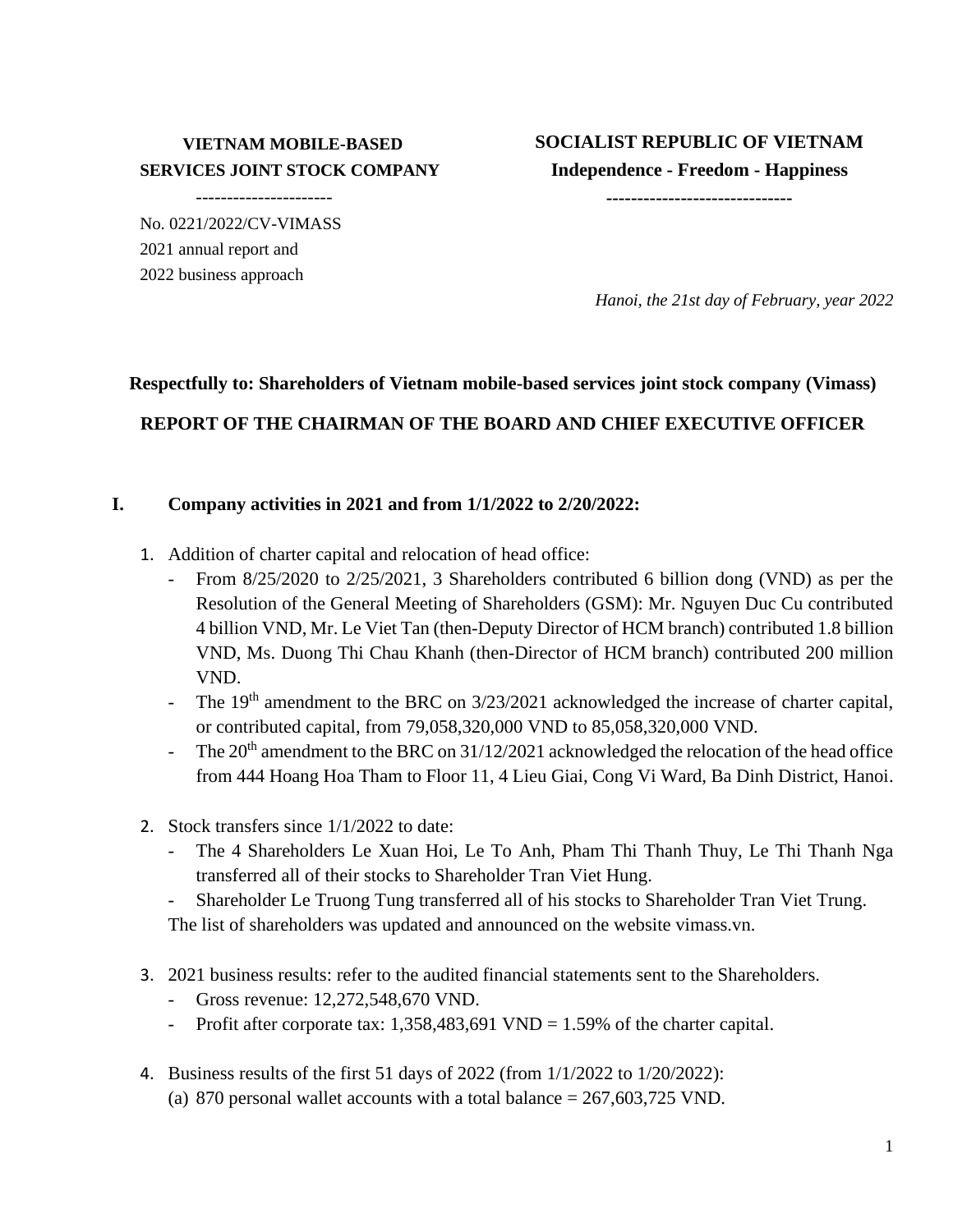- (b) Less than 20 disbursement-collection enterprise wallets with an average balance during the first 51 days of the year  $> 31$  billion VND/day.
- (c) Disbursement-collection service during the first 51 days of the year:
- 191,881 disbursements with a total value of 1,373 billion VND On average, 3,762 transactions/day, 26.92 billion VND/day, 7.15 million VND/transaction.
- 139,135 collections with a total value of 910 billion VND. On average, 2,728 transactions/day, 17.84 billion VND/day, 6.54 million VND/transaction.
- 331,016 disbursement and collection transactions with a total value of 2,284 billion VND. On average, 6,490 transactions/day, 44.78 billion VND/day, 6.9 million VND/transaction.
- 1,809,926,985 VND = Revenue from disbursement-collection service fees.
- $-252,463,966$  VND = Fees paid to banks
- $1,557,463,019$  VND = Net fee earnings
- Total income in January  $2022 = 1.396.222.437$  VND
- Total cost in January  $2022 = 1.397.509.218$  VND
- Loss for January  $2022 = 1.286.781$  VND
- 5. Equipment purchase contracts:

5.1 180K UHF multifunctional cards (1.47 USD x 180K = 264.6K USD), 90K to be received in March, 90K to be received in April.

5.2 20K UHF multifunctional cards with digital signature (2.87 USD x 20K = 57.4K USD), 10K to be received in March, 10K to be received in April.

5.3 3K VPhone 22's (80 USD x  $3K = 240K$  USD), 3K to be received in April.

5.4 15K type A USB connectors (3 USD x 15K = 45K USD), already delivered to HN warehouse. 5.5 30K ACOS5-64 digital signature chips (1.3 USD x 3K = 39K USD), already delivered to XCC RFID's warehouse.

5.6 5.2K PN7462AU chips  $(4.27 \text{ USD} \times 5.2 \text{K} = 22.32 \text{K} \text{ USD})$ , already delivered to both HN and XCC RFID's warehouses.

5.7 4 servers and 1 firewall of more than 1.2 billion VND.

Total investment is more than 16.5 billion VND, 10.4 billion VND of which has been paid.

Vietinbank - Trang An branch has agreed to finance a 3-year medium-term loan for Vimass with loan interest rate is 7.5% - 8.5% per annum and the real estate-backed guarantee fee is 1.5% per annum. As of now, Vietinbank has disbursed 5 billion VND, with 5 to 10 billion VND expected to be released toward year's end.

6. Collaboration with TPBank:

- Disbursement service: Connection has been finalized after nearly 6 months. Test run had been conducted since 2/16/2022: Runtime per payment order was 10 seconds, with an error rate of 1/400. TPBank programmers are striving to reduce the payment order runtime to 7 seconds and obtain an error rate below 1/1000, similar to those of BIDV and NAB.

- Vimass plans to allocate a number of disbursements to TPBank for monitoring and repair purposes. TPBank pledges to make disbursements free-of-charge (for both internal transfer and 24/7 transfer via NAPAS) for Vimass for 1 year following the inspection and operation. When the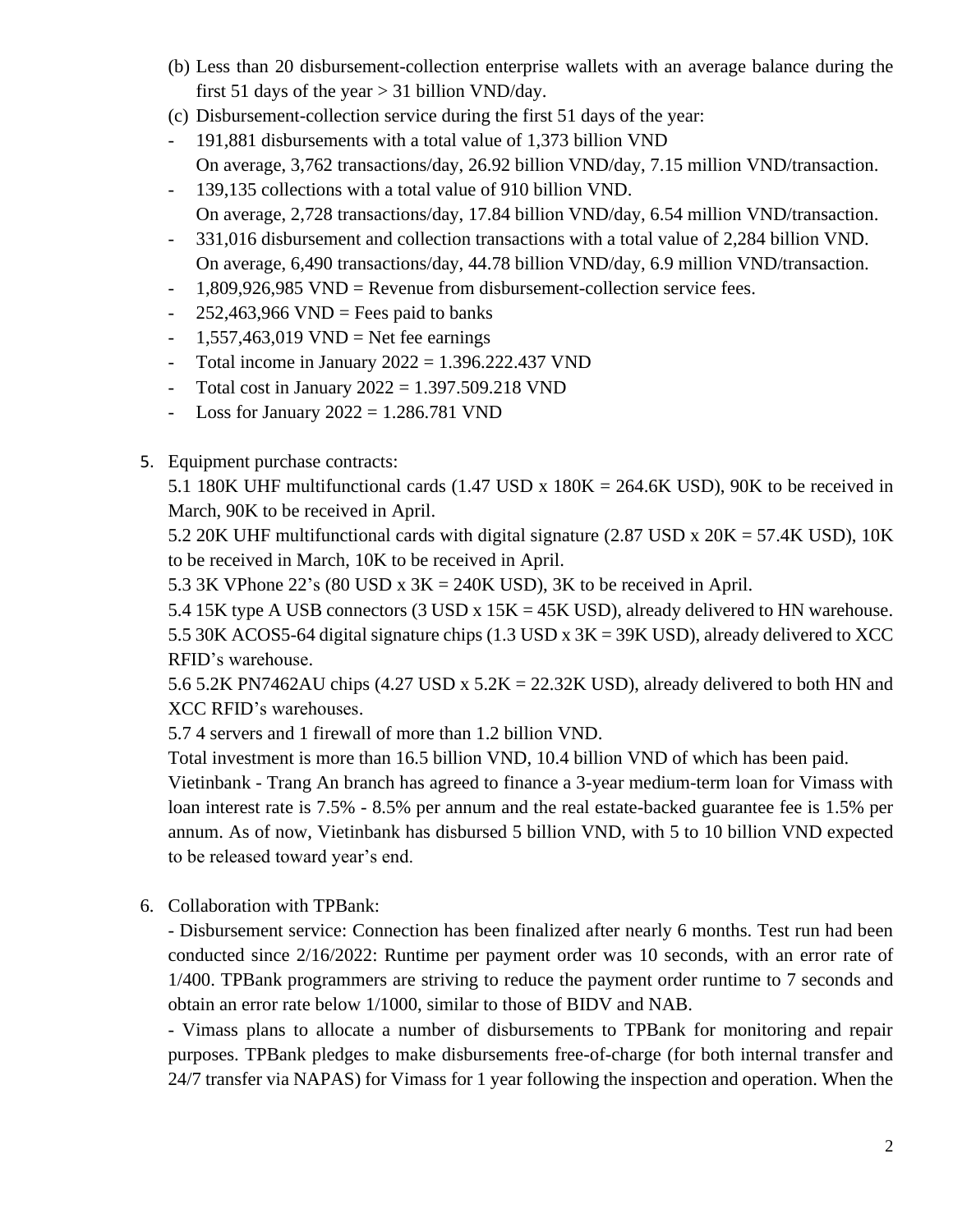service quality is up to that of BIDV, Vimass shall relocate disbursements to this channel so as to save million VND each month.

- The two sides plan to deploy the disbursement-collection services via payment code, similarly to VPBank, BIDV (followed by Vietcombank, Agribank, Vietinbank, Techcombank, ACB, LPB, Sacombank).

#### 7. Collaboration with BIDV:

- Disbursement service: Operational since October 2021 to date. Has been running stable with a charge of 100 VND per 24/7 fast transfer transaction and 1,100 VND per internal transfer transaction.

- From 2/1/2022, BIDV agrees to reduce the fast transfer fee to 1,430 VND per transaction if the average monthly balance > 20 billion VND. Vimass is proposing BIDV render internal transfer free-of-charge and reduce the fast transfer fee to 1,100 VND.

- Collection service: BIDV renders it free-of-charge for 6 months starting from October 2021, after 6 months Vimass shall have to pay 15 million VND per month. Currently, BIDV's collection service has an error rate times higher than that of VPBank. As such, Vimass's users do not wish to have collections conducted via BIDV.

- Together with BIDV, Vimass continues to upgrade the system and to persuade small-scale customers to use BIDV.

- BIDV agrees to supply Vimass with 5 inventories of digital accounts (payment codes), each of which is allowed to decide on up to 13-digit account number and 150-character account ID (no diacritics). Vimass possesses 5 account inventories for life which consist of 50 trillion accounts with their account IDs provided by Vimass per customer request.

- BIDV is considering Vimass's proposal to render internal transfer free-of-charge; reduce 24/7 fast transfer fee to 1,100 VND per transaction; replace accounts with 6+13-digit structure to 4+15 digit structure so that Vimass can possess for life the 5 million billion accounts with configurable ID per request.

8. Collaboration with VPBank:

- International payment card: Vimass has signed a contract on international card service via API for Visa, Master, JCB with a rate of 2,1% VND.

- Collection via payment code: Operational since December 2021 with 5 account starting numbers, each account starting number allows for the generation of the next 11 digits. As such, Vimass is currently in possession of 500 billion account numbers which can trace the name of the account holder per customer request.

- Payment: Vimass plans to sign on the deployment after VPBank agrees on the low fee which is exactly as much as the amount VPBank pays NAPAS (not over 1,100 VND per transaction).

- 9. Collaboration with Vietcombank:
	- Digital disbursement service: The two sides have completed the internal payment UAT and are going forward with the 24/7 payment UAT.
	- The two sides have agreed on the content of the contract but have not finished the negotiation over fees: VCB proposes 1,500 VND per internal transfer transaction and 3,000 VND per 24/7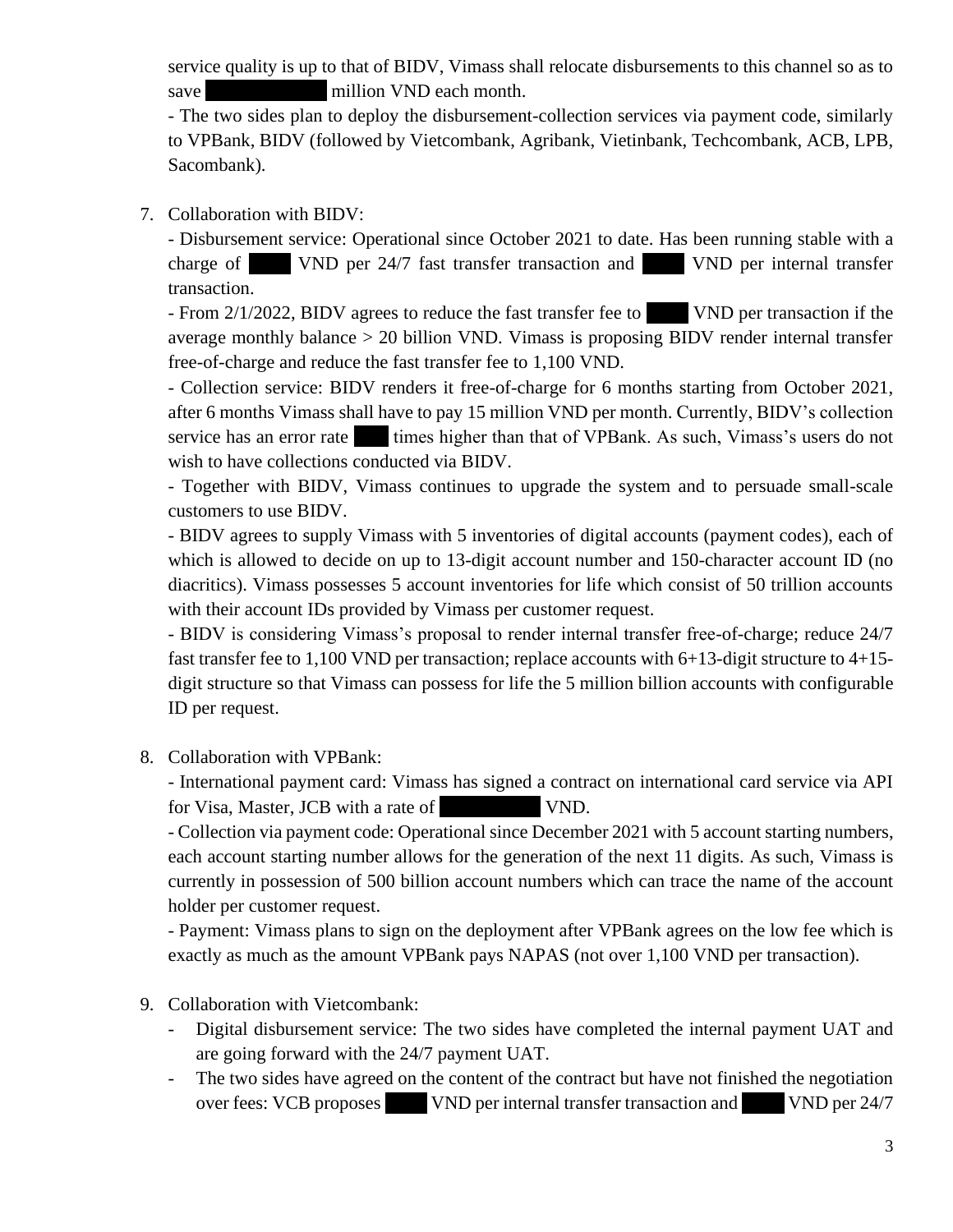wire transfer transaction. Vimass proposes free-of-charge internal transfer; fast wire transfer fee is 1,100 VND per transaction; average balance > 20 billion VND.

10. Collaboration with CMC TS and FPT IS:

- Vimass distributes fully licensed e-Invoice, e-Contract, and Digital signature services provided by these 2 units.
- Vimass continues to apply for the permit for public digital signature verification and e-contract services following 1 year of cooperation with these 2 units.
- Details of the cooperation agreement can be viewed at vimass.vn
- 11. Meetings of the BOD: 4 sessions in 2021, 1 session in January 2022. Meeting contents and BOD resolutions can be viewed at vimass.vn.

## **II. Plans for 2022:**

1. Equipment purchases for the cultivation of 1 million multifunctional-card holders in 2022:

1.1 85K connectors (Type A and C) at 255K USD.

1.2 50K ACOS5-64KB digital signature chips (65K USD) to deliver to XCC RFID for cardmaking.

1.3 800K cards from China/Malaysia (to reach 1 million cards in 2022), 90% of which are UHF multifunctional cards, the other 10% are UHF multifunctional cards with digital signature), total value of 1,296,000 USD.

1.4 50K PN7462AU chips (214K USD) to deliver to reader manufacturers.

- 1.5 10K VR2 readers = 500K USD
- 1.6 5K VR4 readers = 400K USD
- 1.7 7K VPhone 22's = 560K USD
- 1.8 5K VTablet 22's (above 10 inch) = 500K USD
- 1.9 40 servers and firewalls, valued at 10 billion VND.

Total investment is at 3.79 million USD and 10 billion VND.

- 2. Human resource development and allowance for employees to contribute 5% of the capital stocks
	- The year 2021 saw a rise from 11 to 31 employees with 7 times of salary rise (each by 10% to 15%). The total salary for January 2021 was 248 million VND and that for December 2021 was 698 million VND (a 2.81-fold increase).
	- The first 2 months of 2022 saw the introduction of 3 new employees. It is expected that by December 2022, there will be about 90 to 130 employees at the head office and 6 to 10 branches. Salary is expected to rise 3 times, each by 15%.
	- Request the GSM to acquiesce to the proposal of the BOD to allow salaried employees of Vimass to contribute up to 5% of the charter capital in March 2022 to incentivize a sustainable and longstanding development.
- 3. Domestic and international collaborations:

- Agribank, Vietinbank, Techcombank, ABBank, LPB, STB, MB, MSB: Connect to API of wire transfer and collection service via virtual account. Vimass plans to evenly allocate disbursements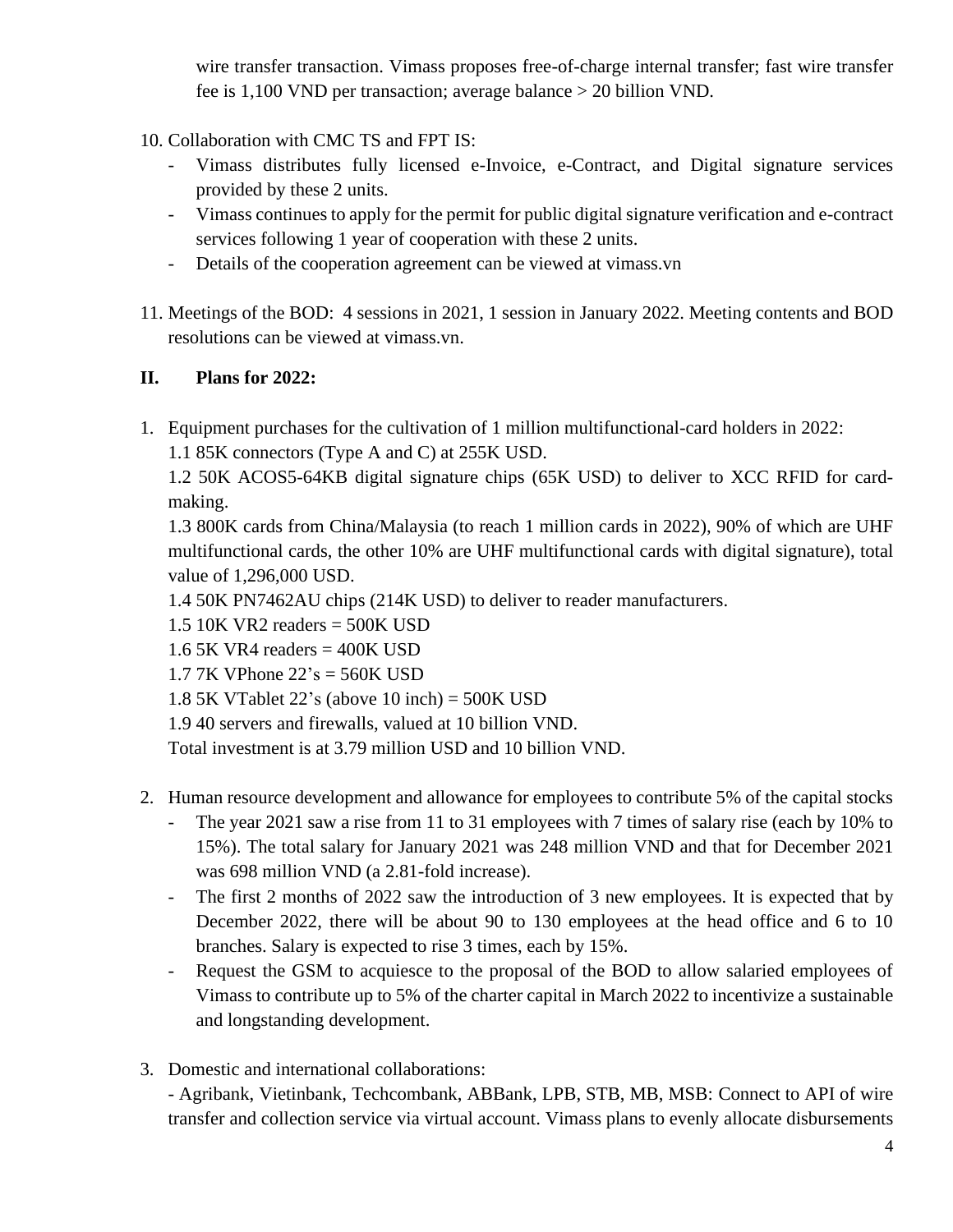or payments among banks which have similar fee rate and service quality to maintain longstanding and equitable relations.

- NAPAS: To be exempted from annual fee and with minimal card user fee in health, education, public transportation, public services, and taxation sectors.

- VNPAY: Request to un-restrict Vimass application to scan VNPAY QR at gas stations and to purchase tickets.

- MoMo: Request to connect disbursement-collection API between MoMo account of Vimass to other MoMo accounts.

- ZaloPay: Similar to request to MoMo.

- Viettel Money, VNPT PAY, Mobiphone Pay, PayTech: Similar to requests to MoMo, ZaloPay.

- VNPOST: Continue to negotiate the contract on cashless goods delivery of 16,000 postmen with more than 1 million transactions per day; and the contract for the deployment of financial inclusion at 1,000 communes and 8,143 communal cultural-post offices.

- One Mount: Request to provide payment, e-invoice, e-contract services and multifunctional cards for One Mount's network of 11 million customers and 165 thousand merchants/franchises.

- WinComerce: Request to provide similar services as with One Mount.

- GHN và Ahamove: Similar to request to VNPOST.

- Grab, Gojek: Similar to request to VNPOST.

- International Fintech: Wechat Pay, Alipay, Toss, PayPal for cross-border payment; aimed at international tourists who wish to pay via app and native currency in Vietnam; aimed at Vietnamese tourists who wish to pay via Vietnamese financial apps and VND in other countries. - Tinh Van Group, CMC, FPT, HN Polytechnic University, FPT University, Effect, Tiem, Nanosoft, other software developer teams: Cooperate to develop software using Vimass's infrastructure in according to the ratio 50% - 25% - 25% among Vimass – Software – Application Unit/Paying Party, respectively.

- 4. Deploy digital transformation projects (Digital Infrastructure, e-Government, Digital Economy, Digital Society, Digital Citizens):
	- Nam Dinh: Introduced by Shareholders Nguyen Trung Ha and Nguyen Duc Cu.
	- Phu Yen: Introduced by Shareholders Nguyen Trung Ha and Tran Viet Trung.
	- An Giang: Introduced by the Electronic Health Administration, Ministry of Health
	- HN, HCM, Da Nang, Can Tho, Hai Phong, Hue at the direction of the Government.
	- Provide: UHF multifunctional cards, UHF multifunctional cards with digital signature, readers, connectors, VPhones, VTablets, Cashless payment, e-invoice, e-contract, digital signature services.
- 5. Establish from 6 to 9 new Branches: Nam Dinh, Phu Yen, An Giang, Da Nang, Can Tho, Hai Phong, Hue, Kien Giang, Thanh Hoa. Expect HCM Branch to grow to 20 employees, each other branch from 10 to 15 employees.
- 6. Establish Vietnam QR joint stock company and other investments:
	- Estimated charter capital will be 6 billion VND, of which Vimass contributes 4 billion VND, salaried employees contribute 2 billion VND. Head office will be located at Floor 9, Lieu Giai, Hanoi. Website: qrvn.vn.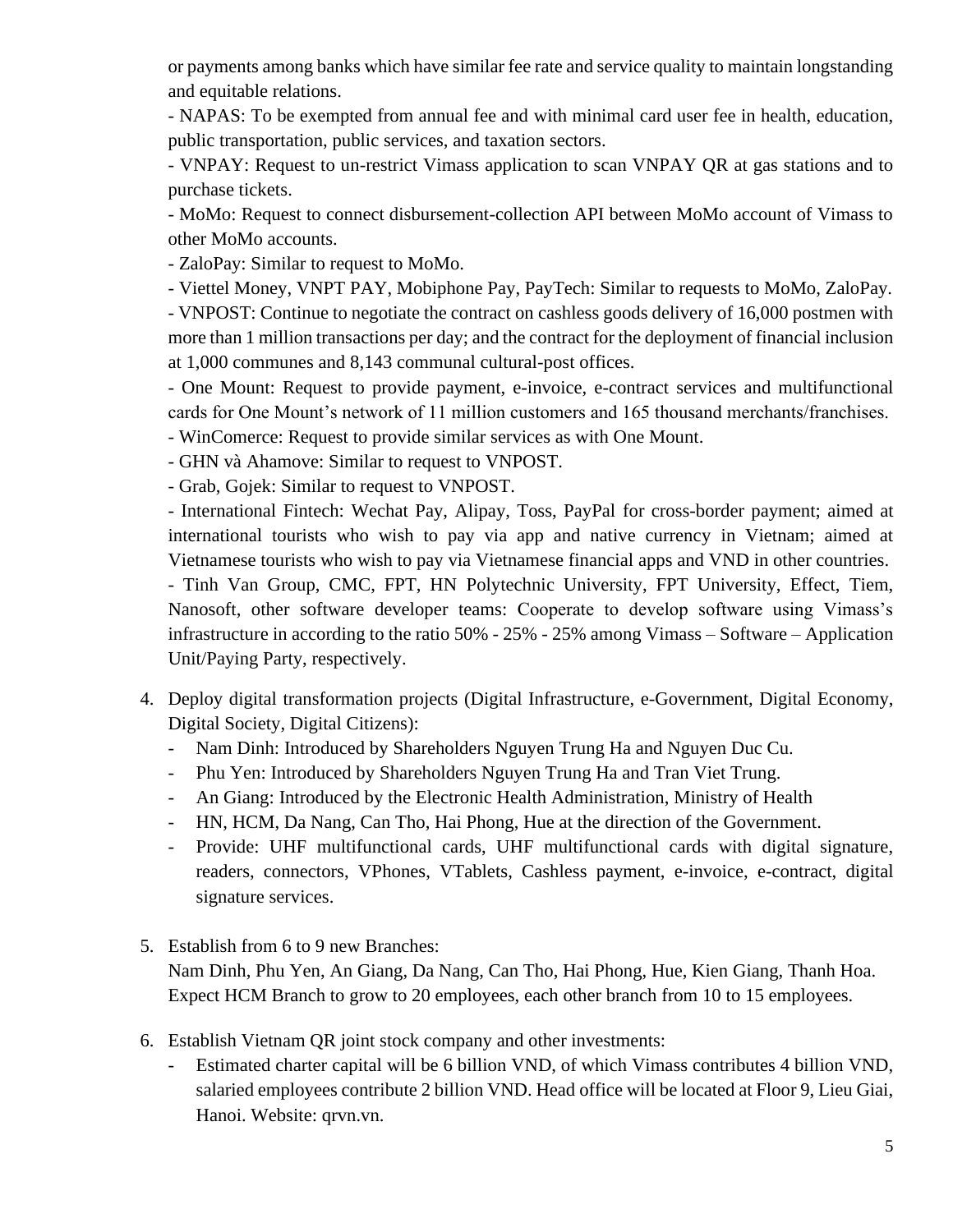- QR VN JSC is an enterprise suitable for cooperating with individuals and organizations, both domestic and foreign, in programming, providing IT solutions and software to units wishing to transform digitally using Vimass's and Vimass – FIS – CMC TS joint venture's Payment infrastructure, e-Invoice, e-Contract, and Digital signature services.
- QR VN JSC is an enterprise suitable for joint ventures and investments in other countries or cooperation with significant contacts in Vietnam (such as Ministries, Sectors, Local governments, etc.) as the enterprise can enlarge the benefits for relevant parties and make possible the application of the "mutual cooperation, mutual innovation, mutual enjoyment" mechanism.
- Vimass/QR VN plans to consider investments in other countries:
	- + Hungary: As introduced by the BOD Chairman and Vice Chairman Vo Van Mai.
	- + Laos: As introduced by Shareholder Nguyen Duc Cu.
	- + Cuba: As introduced by Shareholder Tran Thanh Tu.

+ China: As introduced by a number of providers of cards, readers, VPhones, and VTablets in Shenzhen.

- Invite Chinese manufacturers working on Vimass's orders to invest in new plants in Vietnam to manufacture equipment and devices which Vimass has been widely distributing in Vietnam and other countries.
- 7. Negotiations with foreign investors and commercial loans

- Currently in discussion with the Fintech unicorn Viva Republica (South Korea, market valuation at 7.2 billion USD) to sell 10% of total stocks at the expected price of 80,000 VND per stock provided such purchase is executed before 5/31/2022 and at the expected price of 100,000 VND per stock if executed before 9/30/2022. The perk of this approach is that the Company can deal with the cumulative loss of more than 60 billion VND from the establishment date of  $5/31/2012$ to date, allowing the company to list all of its stocks on Vietnamese exchanges to ensure the rights and benefits of the shareholders.

- It is predicted that financial investors would not wish to buy 10% of the Company, as such, the Company is leaning towards making commercial loans of 3.5 to 4 million USD from both domestic and international banks in order to acquire the first 1 million users, 15% of whom are expected to be active user with 100 transactions per annum.

- To cultivate the next 10 million users, Vimass plans to mobilize 50 million USD in exchange of 10% of stocks or to make commercial loans totaled at 50 million USD for a 5-year term.

- 8. Expected 2022 revenue and profit:
	- "Low" approach: Cultivate 500,000 users of Vimass wallet, multifunctional card; open up 5 more branches; profit after corporate tax  $> 15\%$  of the charter capital.
	- "High" approach: Cultivate 1 million users of Vimass wallet, multifunctional card, open up 9 more branches, profit after corporate tax  $>$  25% of the charter capital.
- 9. To collect shareholders' voting opinion: 10 voting items have been sent to the Shareholders. In particular, request article 9 to be amended to: "Agree on the establishment of Vietnam QR Joint Stock Company (QR VN) with a charter capital of 6 billion dong before 3/31/2022, in which